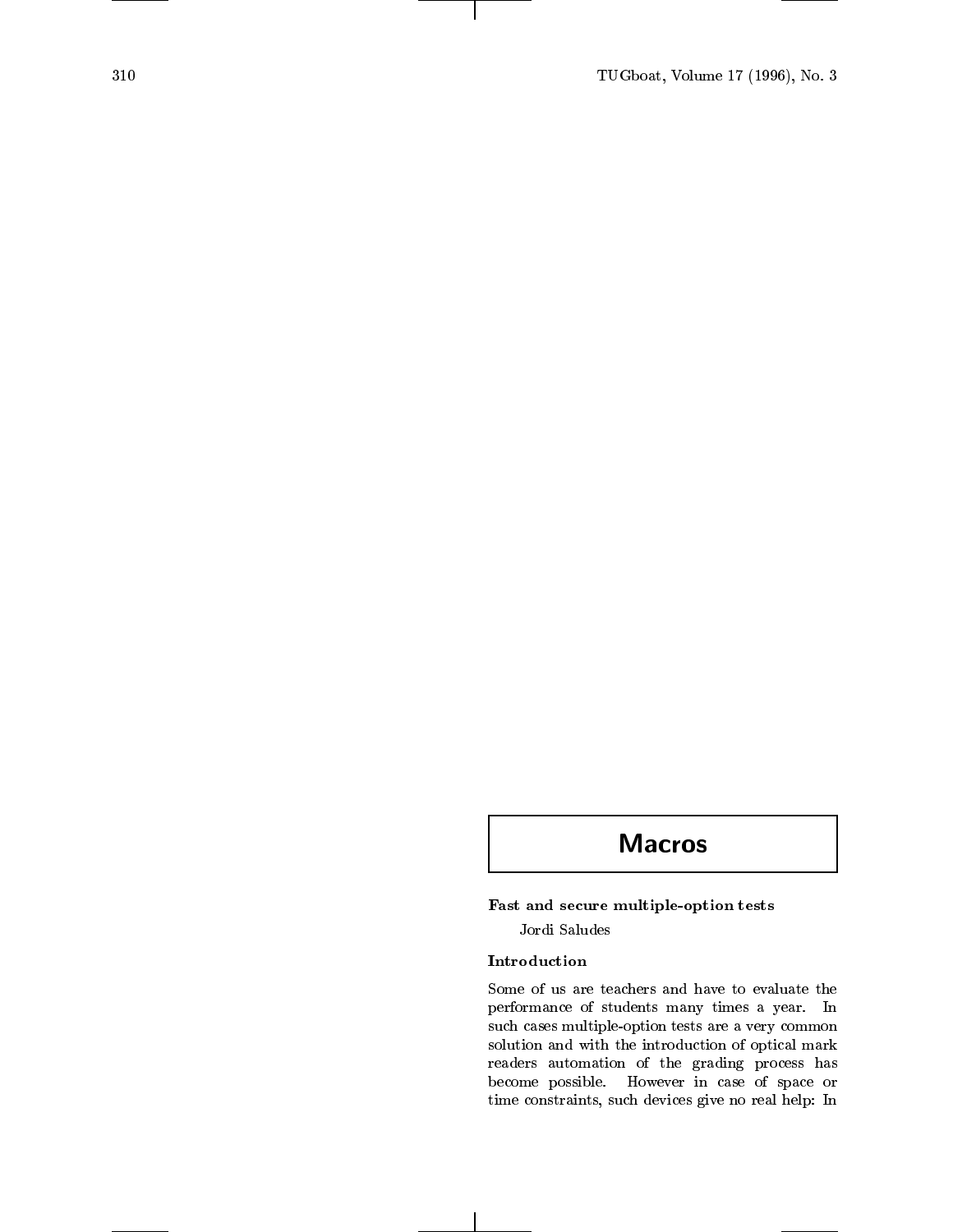a crowded examination room we have to produce several versions of the exam to prevent peeking.<sup>1</sup> So we have to give the reader service a solution sheet for each version. On the other hand when the reader serves a big community the delay in getting the grades is often too large (at least to give feedback to the students).

The convenience of using T<sub>EX</sub> to typeset exams in different versions by scrambling questions and answers was first addressed in  $[D]$ . I tried to go a step further to help those of us that can not rely on special hardware. I propose a procedure to easily make many versions of multiple-option tests, that relieves the teacher of a boring task at the cost of charging the students with a bit more of work.

The teacher prepares the test using a macro package to be described below (see an example in appendices A and B). Running the test file produces tests in many versions.

In these tests, answers are labeled by (apparently random) integer numbers. To answer a test the student, with the help of a pocket calculator, adds the label numbers of the answers he thinks to be right and writes the totals in the bottom of each page. The student identification and page totals are the only marks allowed in the exam. To avoid errors in the addition, label numbers displayed are in fact multiplied by a small factor like  $d = 7$  or  $d = 13$  (that we call the *detection factor*), thus the total must be also multiple of d.

Since different versions have different label numbers and moreover answers are scrambled, this is a secure protection against copying. Second, since the answers are coded in only a number, entering exams in a computer for grading can be very fast. (See some suggestions at the end of the paper.)

The knapsack problem. It is an ancient puzzle: Given the total weight <sup>s</sup> of a knapsack and the weight  $w_1,\ldots,w_n$  of individual objects, determine which objects are in the bag. In the general case, this problem is hard when the number of objects is large. Given the difference of computational effort on solving the knapsack problem (going from <sup>s</sup> to the objects) versus stating it (going from objects to  $s$ ), this problem can be used as a  $trapdoor$ function, giving a public key cryptosystem [S], [Ro].

In this paper I slightly modify this cryptosystem to adapt it for doing tests in the classroom. Students give their answers by adding the label numbers of chosen options (encrypting by different public keys). To get back the answers, the teacher (who knows the private key) decrypts the total.

In what follows, knapsack problem refers to the following slightly more general problem:

 $(\mathcal{B}, s)$ : Let  $\mathcal{B} = \{B_1, \ldots, B_N\}$  be a collection of mutually disjoint sets  $B_i$  of positive integers. Given s a positive integer determine  $b_i \in B_i \cup \{0\}$  for  $i = 1,\ldots,N$  such that  $s = b_1 + \ldots + b_N$ .

In other words, take an object out of some of the bags in  $\beta$  such that the total weight be s.

In general  $(\mathcal{B}, s)$  has no solution or, given a solution exists, it is possibly not unique. Finding a solution in general amounts to checking all the different sums, which is not feasible when the total number of elements is large.

When applied to the case of student tests,  $B_i$ will be the set of label numbers for the answers of question *i*. Choosing  $b_i \in B_i$  means marking the corresponding answer to question  $i$  and taking  $b_i = 0$  corresponds to skip this question. This way, determining the marked answers from the total s implies the solving of a knapsack problem.

It is important to use a labeling family  $\beta$  for which the knapsack problem has a unique solution, for otherwise we would be unable to decide among several test markings with the same sum. It is also important that the teacher can easily solve the problem whereas it must be difficult for anyone else. In the following two sections we consider how to manage that.

Mixed-radix sequences. It is clearly true that when

$$
\sum_{i=1}^n \max B_i < \min B_{n+1}, \qquad \qquad (1)
$$

the knapsack problem has a unique solution (provided it exists) and moreover, it is really easy to solve the problem by comparing  $s$  with the elements of  $B_1 \cup \ldots \cup B_N$  arranged in decreasing sequence.

Let us construct a such problem with a given number of elements: Suppose we want  $B_i$  to have  $n_i$  elements for  $i = 1, \ldots, N$ . Take a sequence  $w_i$ recursively defined as

$$
w_1 = 1,
$$
  
\n
$$
w_i = (1 + n_{i-1})w_{i-1} \text{ for } i = 2, ..., N.
$$
 (2)

and set  $B_i = \{j w_i \mid j = 1, \ldots, n_i\}$  for  $i = 1, \ldots, N$ . It is easy to show that this collection fulfills condition (1). The sequence  $(w_i)$  is called a mixed-radix

<sup>1</sup> Peeking is a very popular sport in Spain.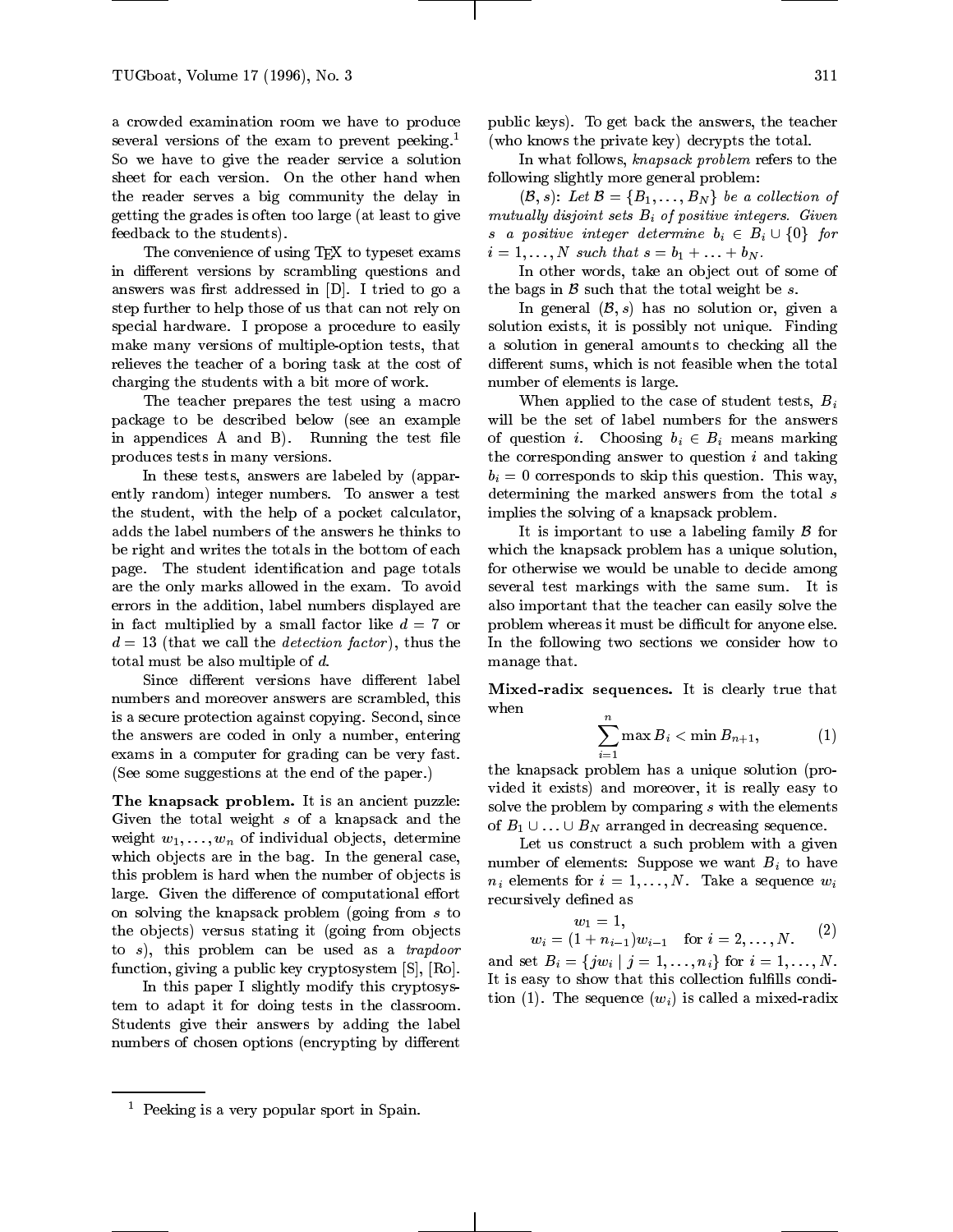sequence for  $(n_i)$ . An algorithm for solving the **Fr** problem using  $(w_i)$  will be given below.

**Modular arithmetic.** We say that integers  $m$  and  $m'$  are congruent modulo  $k$   $(m \equiv m' \pmod{k} )$  if and only if  $m - m'$  is a multiple of k. Given m a positive integer there is exactly one  $0 \leq r \leq k$ such that  $m \equiv r \pmod{k}$ . This number is the remainder of the integer division of  $m$  by  $k$  and will be denoted <sup>m</sup> mod k.

We will consider now other knapsack problems related to equation (2). Take

$$
k \geq (1+n_N)w_N \qquad \qquad (3) \qquad \textbf{nu}
$$

and  $1 < v < k$  an integer coprime with k (i.e.,  $\gcd(v, k) = 1$ , and consider the problem for  $\tilde{\mathcal{B}} =$  $\{B_1,\ldots,B_N\}$  where  $B_i\,=\,vB_i\;\textrm{mod}\;k.$  Since the map  $x \mapsto vx$  mod k is additive, it relates weights and totals of  $(\mathcal{B}, s)$  with the corresponding ones of  $(\tilde{\beta}, \tilde{s})$ . Therefore the new problem also has the uniqueness property, albeit condition (1) is not longer true. In fact modular multiplication totally distorts the order relation of (1) making the knapsack problem much more difficult.

We will use just this kind of knapsack systems to label the answers of the students sheets. Since, given a sum, there is exactly one combination of answers adding to this total. But, on the other hand, not having the answer labels a clear order it is not feasible to recover the answers from the sum. Thus we can safely have a stack of answered sheets on our desk with the students nosing around.

The problem is far easier for the teacher, since she knows not only the sum  $\tilde{s}$  and v but also the key  $k$ . To get the answers she has to:

- 1. Solve  $\tilde{s} \equiv vs \pmod{k}$  for s. This implies computing the *multiplicative inverse*  $\bar{v}$  of *v* modulo  $k$ , namely a positive integer such that  $v\bar{v} \equiv 1 \pmod{k}.$
- 2. Find  $b_1 \ldots, b_n$  in the original problem for s. Since this problem has a mixed-radix sequence  $(w_1, \ldots, w_N)$  we can easily find the solution by iterated integer division.

See below in the grading section for a description of the algorithms used.

#### Preparing a test

To make a test, we write a file foo.tex such as the one in appendix B. We begin the file with  $\infty$ knst.tex to load the macros and give commands like \title or \date to complete the header. Now we issue  $\alpha$  to instruct TEX we are in plain mode and then  $\text{k}}$  to begin the exam. We choose the key k in the range of  $T_F X$ integers, its magnitude depending on the number of questions per page wanted: the more questions the larger the value (see the section on choosing numbers). This number (to be kept private) allows the encryption/decryption of the test. Now we give the questions as follows

\qtn hquestion text i \anw h1st option text i \anw h2nd option text i \endqtn

We mark each right answer using \Anw instead of \anw. The package will display a warning if there is no marked option or an error if there are many. Remember that in the student versions, questions (and answers inside questions) will be scrambled, so avoid using expressions such `In the question above'. However we can write `None of the above' options, by using \fix. This command will keep following options (inside the current question) in place.

Anyway, if we want to keep the question order while scrambling answers we can put a \fixqtn right after the \test command.

We can force a page break with \newpage between **\endqtn** and the next  $\q$ tn. The file ends with \endtest.

Making student versions. Now we delete (or comment out) \plainversion in foo.tex and provide a version number  $1 < v < k$  by assigning v to counter \verno before the \test command. I suggest to take  $v$  large since that way the generated label numbers appear as randomly chosen. As stated before,  $k$  and  $v$  must be coprimes, otherwise we will get an

#### Invalid stepper/version number

error. (See also the section on choosing numbers for suggestions on how to take these.)

We are now in production mode. Each time we run TEX on this modified file we obtain a student test (version v). Instead of manually changing  $\sqrt{v}$  verno for each different version of the test, we can use \stepversion command as explained below.

<sup>2</sup> These sequences appear, for example, in the old British monetary system and in the measure of time [K]: To convert days, hours, minutes and seconds from/to seconds, we consider the sequence 59, 59, 23 that gives  $w_1 = 1$ ,  $w_2 = 60$ ,  $w_3 = 3600$ ,  $w_4 = 86400.$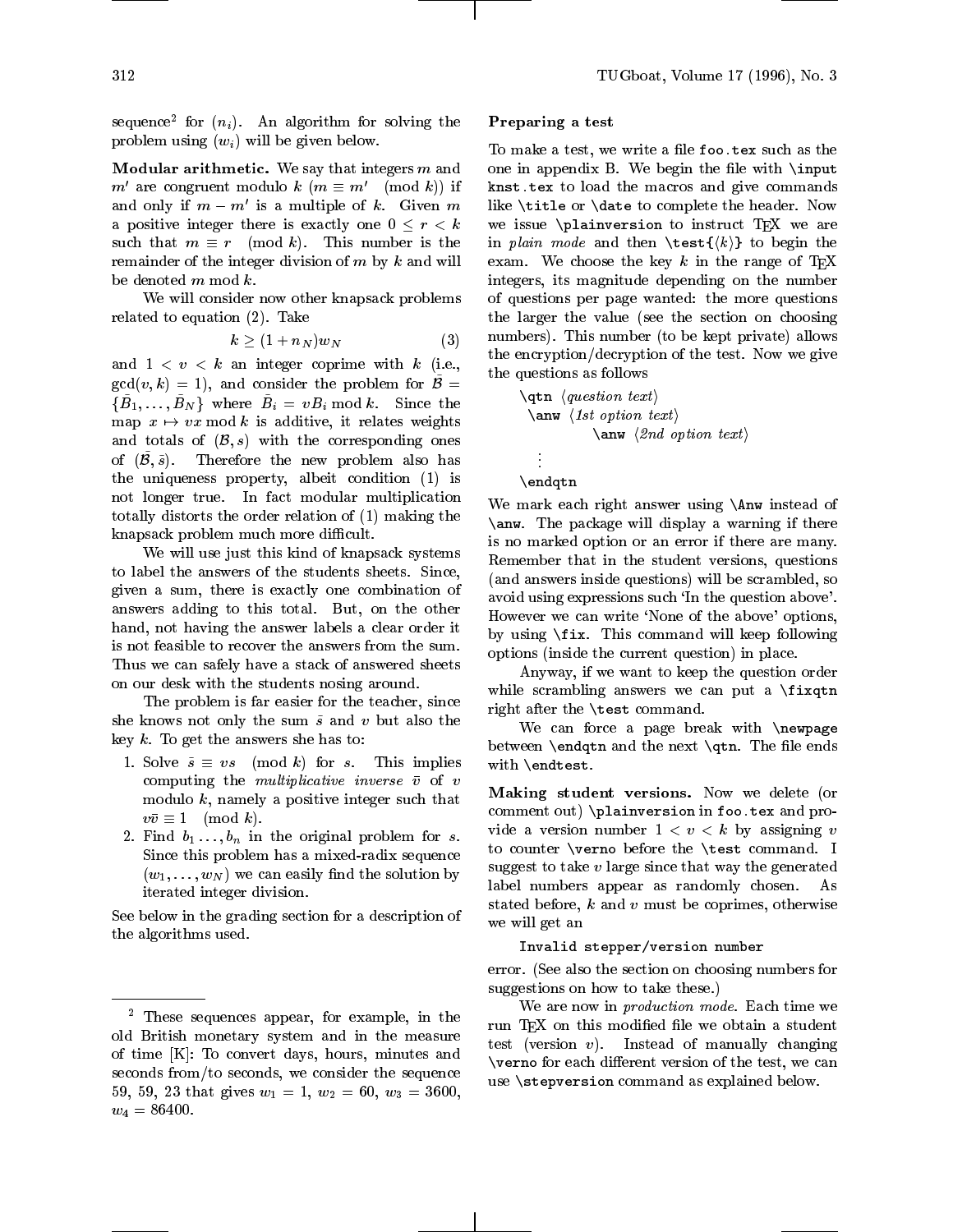The mechanism. In both plain and production mode, the package computes the label numbers of answers and uses vertical boxes to compose questions and answers.

In plain mode (when \plainversion is issued), label numbers are not displayed and  $v = 1$  is assumed. TFX keeps track of  $w_i$ 's, info about questions, page breaks, and records all this stuff in file foo.ans (as  $\opts$  and  $\pagebot$  commands).

Note that a page break may occur by

- Key overflow. As soon as  $w_i > k$ , the page is terminated in order to keep condition (3) true. The question being processed will be placed in the next page. In the log file foo.log, this condition is signaled by a  $*$  just before the shipping of the page.
- $\bullet$  Normal page completion. This is the result of undisturbed TEX page builder. This case includes forcing page breaks using \newpage.

In both cases TEX writes a \pagebot line in foo.ans. This command will be used later in production mode to determine the page breaks. Each question generates a T<sub>EX</sub> \mark carrying the question number i and corresponding  $w_i$ . This information is used to fill the  $\pa$ gebot and to correct future overestimated  $w_i$ 's.

In production mode, the boxes containing question and answer text are scrambled using the code in [M]: Depending on the parity of a shift register <sup>r</sup> questions/answers are appended or prepended to the current list. We can use  $\S$ Rset to set r. The value  $r = 0$  means no scrambling at all. In this mode \newpage instructions are skipped, since page breaking depends only on previously recorded \pagebots.

The macro package deals with the following

- $\bullet$  foo.dvi. In plain mode it contains the plain  $\qquad \qquad ,$ version of the test with questions numbered and correct options marked. In production mode it contains a scrambled student test with label numbers.
- $\bullet$  foo.ans is generated at plain step and read on  $\bullet$ production. It contains relevant information for breaking pages and grading, such as the key  $k$  and the detection factor  $d$ . For each question it includes the number of options and the position of the correct answer.
- $\bullet$  foo.aux is an auxiliary file generated by  $\,$  .  $\setminus$ stepversion containing v and r assignments. If we put  $\step{t}$  just before \endtest, where  $1 < t < k$  is an integer coprime with  $k$ , TEX will step both the

scrambler  $r$  and the current version number by  $v \leftarrow t \cdot v \mod k$ , and then it will write commands to set the new value of  $v$  and  $r$  in foo.aux. This way, without having to change foo.tex, each new TFX run will give a new test with different scrambling and version number.

To work like that, command \test in production mode obtains the value of  $v$  as follows:

- 1. If  $\verno > 0$  use this value as v; this branch is taken when we set \verno by hand at the beginning of the test;
- 2. Otherwise search for a file named foo.aux and expand it.
- 3. If this file is not found, read command from console. This option could be useful in environments supporting pipes (like UNIX).

### Grading exams

To grade an exam we have to collect the totals and version number  $v$ . A program then computes the multiplicative inverse  $\bar{v}$  modulo the key k and uses it to decrypt totals and obtain the options that the student chose.

I give now the algorithms to decode and grade exams from the total and version number in the awk language. The reasons are twofold: First, this language is easily readable, and second, the program really works without the hassle of declaring variables, opening files, etc. However, I do not recommend this program for real life usage, because it works with only one page (a total), and because computations are done in floating point. In my machine this means exact integer arithmetic if the  $\max$  magnitude of the numbers involved is less than  $2$ Thus we can run into a loss of precision when using large keys and/or version numbers and, what is worse, no notication of that loss will be given.

For more serious usage, I have a C implementation which uses a *Binary Extended Euclid Algorithm* to avoid multiplication of large numbers [C, page 18] and it is not limited to a unique page. I intend to submit it to the CTAN archives.

Decoding. Assume we have a data file, with lines containing version number  $v$ , total  $\tilde{s}$  and an identier for each student.

```
38353 11073202 First student
2567
      4672433 Second student
```

```
.
.
```
Concatenate foo ans with the data file and run awk using the following code: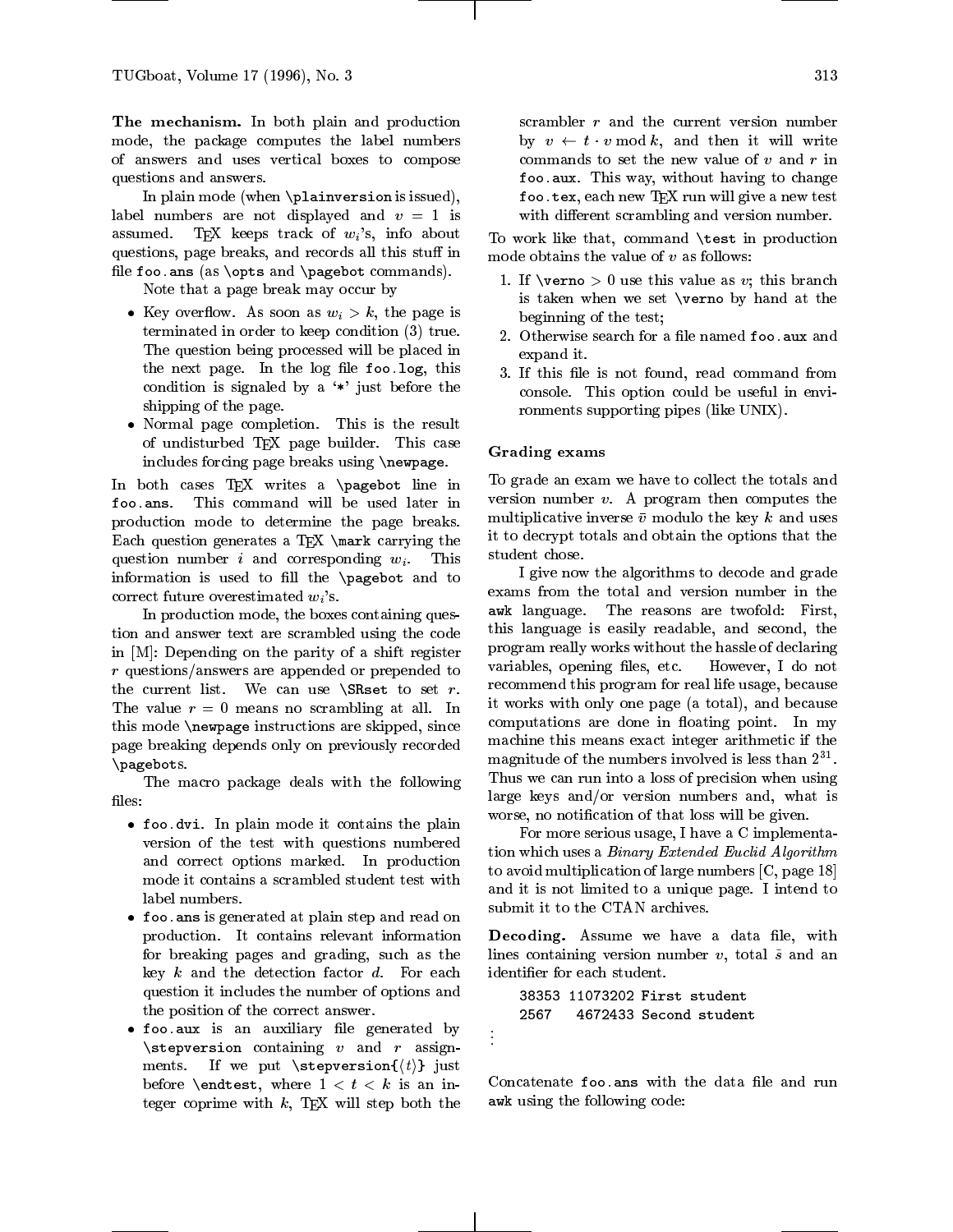First initialize some variables

# BEGIN {wa=1;nqn=0;}

Read instructions from the ans file getting  $k, d$  and computing  $w_i$  using (2). The ans file includes a \Key line that gives  $k$  and the detection factor  $d$ (columns 2 and 3):

```
/Key/ {key=$2; df=$3; next}
/pagebot/ {next} # ignore pagebot
```
It has also an \opts line for each question, which describes the number of options, the index of the correct answer, and the current value of  $w_i$  at the moment it was computed. Note that due to differences between the point where  $w_i$  is computed and when the TEX page builder activates, the values of the last column in an \opts line can be over valued; I use this column only to have a look at the inner workings of the package. The true values of  $w_i$  are computed one at a time as follows

$$
\verb|55|/ \{nqn++; w[$2]=wa; wa*=($3+1);rb[$2]=$4; next}
$$

On lines from the data file, print the line and get  $v$ and  $\tilde{s}$ . Using the *Extended Euclid Algorithm* as in [K], [C], solve the equation

$$
v\bar{v}+km=1,
$$

(it gives  $\bar{v}$  in u1)

```
{print $0; # print entire record
u1=1; u3=$1; v1=0; v3=key;
while(v3!=0) {
  q=int(u3/v3);t1 = u1 - v1 * q;t3=u3-v3*a;u1=v1; u3=v3;
  v1=t1; v3=t3;
}
if(u1<0) u1+=key;
```
The instructions  $t_i \leftarrow u_i - qv_i$  are the critical ones: If  $q$  and  $v_i$  were large at some step, the result could be wrong.

We have now to compute  $s = \bar{v}\tilde{s}$  mod k where  $\tilde{s}$  is in column 2. It is not possible to do it by straight multiplication since both  $\bar{v}$  and  $\tilde{s}$  are large, so we proceed by converting  $\bar{v}$  to binary radix and converting multiplications to iterative modular sums in order to give the plain sum  $s$  in  $s$ :

```
for (i=0; u1>0; u1=int(u1/2))
bb[i++] = u1%2;
sp=(\$2/df)\%key;
for (s=0;i>0;) {
 s=(s+s)\%kev;if (bb[--i]=-1) s=(s p+s)%key;
}
```
Now the quotients of iterate division by  $w_1,\ldots,w_n$ will give the exam answers  $b_1,\ldots,b_n$ .

```
for(i = nqn; i > 0; i --) {
b[i]=int(s/w[i]); # answer of qtn i
 s%=w[i];
}
```
Comparing  $b_i$  with the correct answer gives the grade. Note that a null quotient means an unanswered question.

```
for(i=1;i<=nqn;i++) printf "%d", b[i];
print ""; # new line
nra=0; nwa=0;
for(i=1;i <= nqn; i + +) {
 if (b[i] == 0) # No answer
  c = " ";
 else
  if (b[i] == rb[i]) {
   c="++"; nra++ # Right
  } else {
   c=" -" -"; nwa++ # Wrong
  }
 printf "%s ", c;
 Ł
 \overline{a} , and the set of \overline{a} , and the set of \overline{a}print ""; # new line
print nra,"right,",nwa,"wrong.";
ŀ
}
```
#### Customizing

Style commands are grouped near the end of the macro file. They include

- $\bullet$  \headline: the headline of each page in production mode;
- $\bullet$   $\cdot$  \pheadline: the headline in plain mode;
- $\bullet$  \footline and \pfootline: the same for footlines;
- $\bullet$  \qtnprompt: material to be put in front of question in plain mode. Usually the question number;
- $\bullet$  \anwprompt expands to material that goes before each option in production mode. Uses \labelno which delivers the suitable label number;
- $\bullet$  \df: the detection factor  $d$ . Fine detection factors are 7 or 13 (but not 4, 3 or 11) which detect a lot of mistypings and transpositions;
- $\bullet$  \preanwskip must expand to a vertical skip  $\hspace{0.1mm}$ between question and first option;
- $\bullet$   $\gamma$  \qtnskip must expand to vertical skip between questions.

Choosing numbers. Since  $w_i$ 's grow exponentially (see  $(2)$ ), we are usually forced to take k very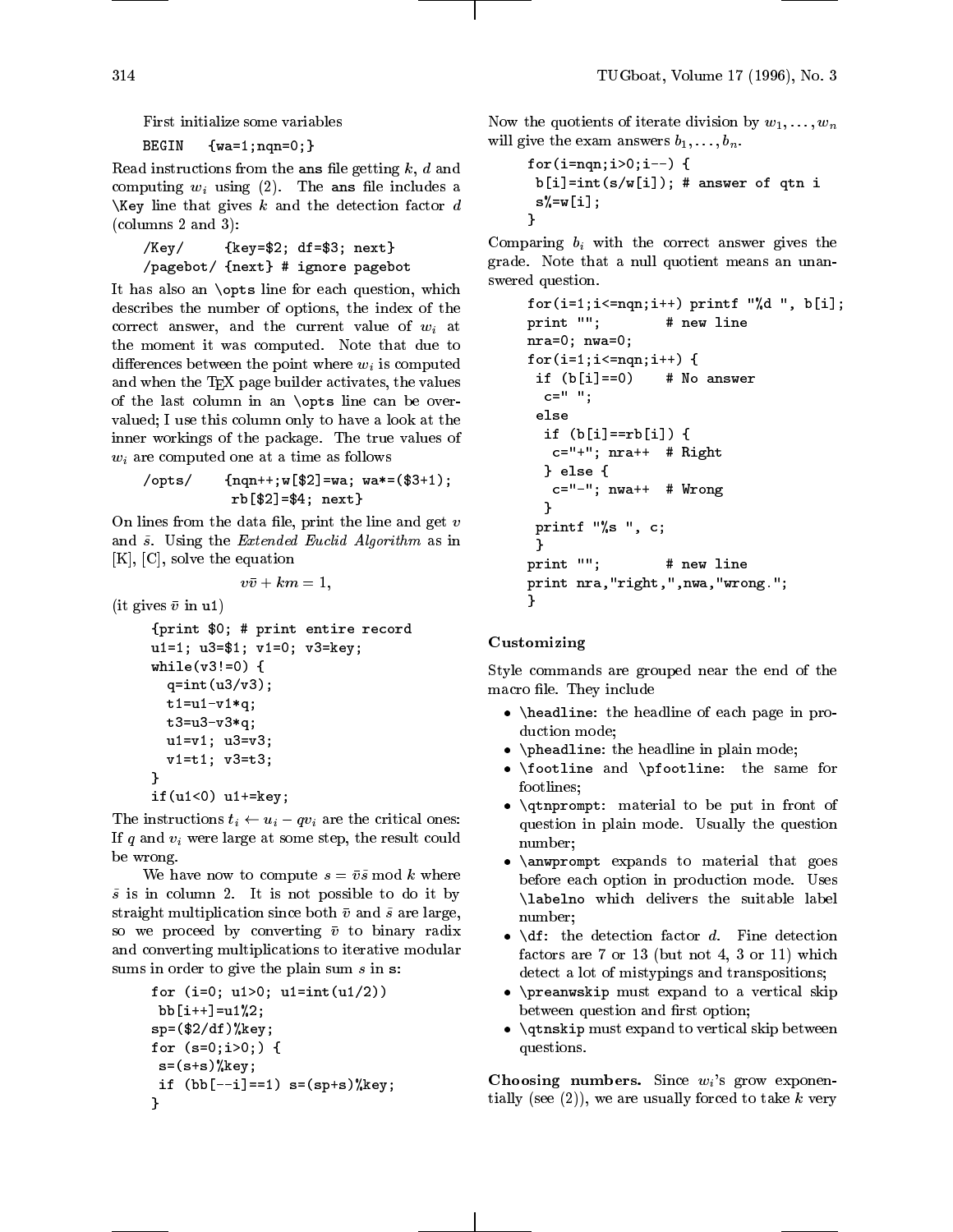large but bounded by  $2^{31}$  (the greatest T<sub>EX</sub> integer), thus limiting the number of questions per page. For example, no more than  $19$  true/false questions fit on a page. On the other hand, taking  $k$  near that upper bound will cause us trouble when used in combination with the \stepversion command. A rule of thumb is: The product of the stepper  $t$  by the key should already be a TEX integer, namely  $\iota\kappa < 2$ .

Besides k, we have to choose  $1 < v < k$  coprime with  $k$ . This is easy to manage simply by trying  $v$ at random: In case  $v$  is not coprime with  $k$ , we will get an

#### Invalid stepper/version number

error displayed on TEXing, so we have to try again. I recommend to take <sup>v</sup> large, for otherwise the answer labels of the initial questions appear in increasing sequence, thus providing students with unwanted clues on the setting and the key. A few experiments will quickly familiarize us with the right procedure.

A way to get a good  $v$  at first try consists on taking  $k$  free from low prime factors: From  $[S]$  we see that, given k, the ratio of valid v's is  $\phi(k)/k$ where  $\phi(k)$  stands for the Euler function. This ratio depends mainly on  $1-1/p$  where p is the least prime factor of  $k$ . We can get both  $k$  and  $v$ coprime and large by taking prime numbers<sup>3</sup> and multiplying them until we have a sufficiently large k. Use the same procedure for  $v$ , but now take care to not choose any of the primes used in  $k$ .

#### Final notes and hints.

- $\bullet$  -Bring a portable computer at the examination room and grade exams ipso facto.
- $\bullet$  Collect totals in a memory pocket calculator  $\hspace{0.1mm}$ and upload to the main computer later.
- $\bullet$  If your students have e-mail access, take the exam and provide each student with a control number depending on the total he gives. Ask them to send you a message with the version number, total and control. Process your mail box to give a list of grades or write a program for mailing back the grade to the originator.
- $\bullet$  Using the dviconcat utility in mass production can save you a lot of work. Instead of making a bunch of dvi files, use that tool to concatenate all the versions into a big dvi. This way the printer driver has to initialize only once.

#### References

- [C] Henri Cohen, A Course in Computational Algebraic Number Theory, Graduate Texts in Mathematics. Springer (1993).
- [D] Don De Smet, TEX Macros for Producing Multiple-Choice Tests, TUGboat 12, 2 (1991).
- [K] D. E. Knuth, Seminumerical Algorithms, Addison-Wesley (1981).
- [M] Hans van der Meer, Random Bit Generator in  $T_{F}X$ , TUGboat 15, 1 (1994).
- [Ri1] P. Ribenboim, The Book of Prime Number Records, Springer.
- [Ri2] P. Ribenboim, The Little Book of Big Primes, Springer.
- [Ro] Kenneth H. Rosen, Elementary Number Theory and its Applications, Addison -Wesley (1993).
- [S] Manfred R. Schroeder, Number Theory in Science and Communication, Springer (1990).

 Jordi Saludes Edici de l'ETSEIT (TR5) Colom, 11 08222 Terrassa, Spain saludes@grec.upc.es

 $\sim$  5ee  $|R11|$  or  $|R12|$  for a table of such numbers.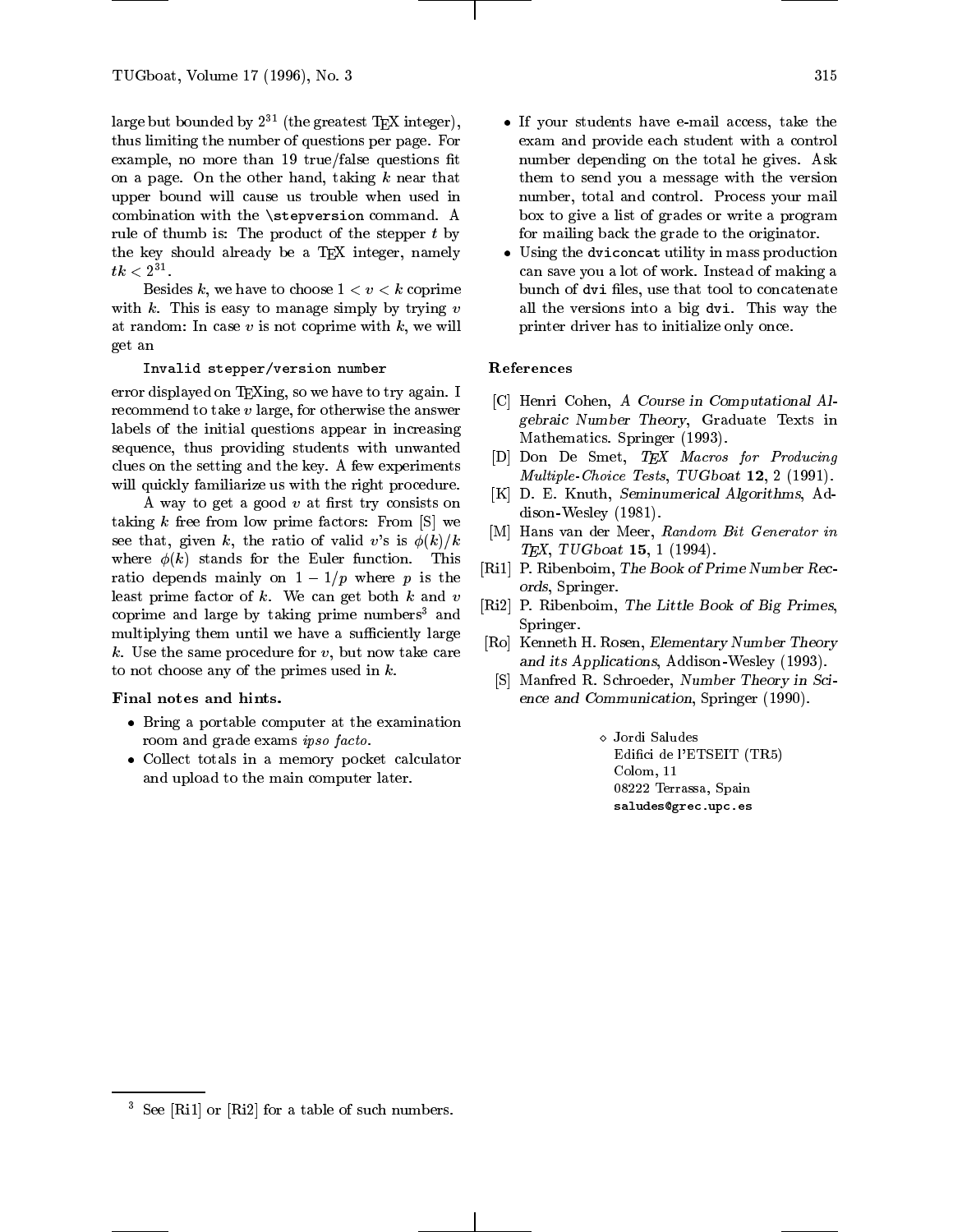### Appendix A: Example

# A test April 1995 Name: ::::::::::::::::::::::::::::::::::::::::::::::::::::::::::::::::::::::::::::::::::::::::::::::::::

Each question has only one right answer. For each page, add the numbers at the left side of your answers and write the total by the  $\omega$ . Divide the total by  $r$ , if your addition is right, the duotient must be integer (But this does not mean that your choices were correct). Do not forget to write down your name, but do not write anything else in the exam sheet.

Boolean question

 $2097123 \diamond$  True;  $4194246 \diamond$  False

This question has a 'fixed' option at the end.

 $4295536 \diamond$  Not so well;  $2147768 \diamond$  This is the right option;  $6443304 \diamond$  Clearly wrong;  $8591072 \diamond$  None of the above.

Example question with a displayed equation

$$
\int_{\partial S}\omega=\int_S d\omega.
$$

 $1610826 \diamond$  Option f;  $1342355 \diamond$  Option e;  $805413 \diamond$  Option c;  $536942 \diamond$  Option b (and right);  $268471 \diamond$  Option a;  $1073884 \diamond$  Option d;  $1879297 \diamond$  Option g;

Fuzzy question

 $6291369 \diamond$  Quite true;  $3941021 \diamond$  Quite false;

Is this the last one?  $1590673 \diamond$  Who knows;  $3181346 \diamond$  Choose me;  $4772019 \diamond$  None of the above;  $6362692 \diamond$  All of the above.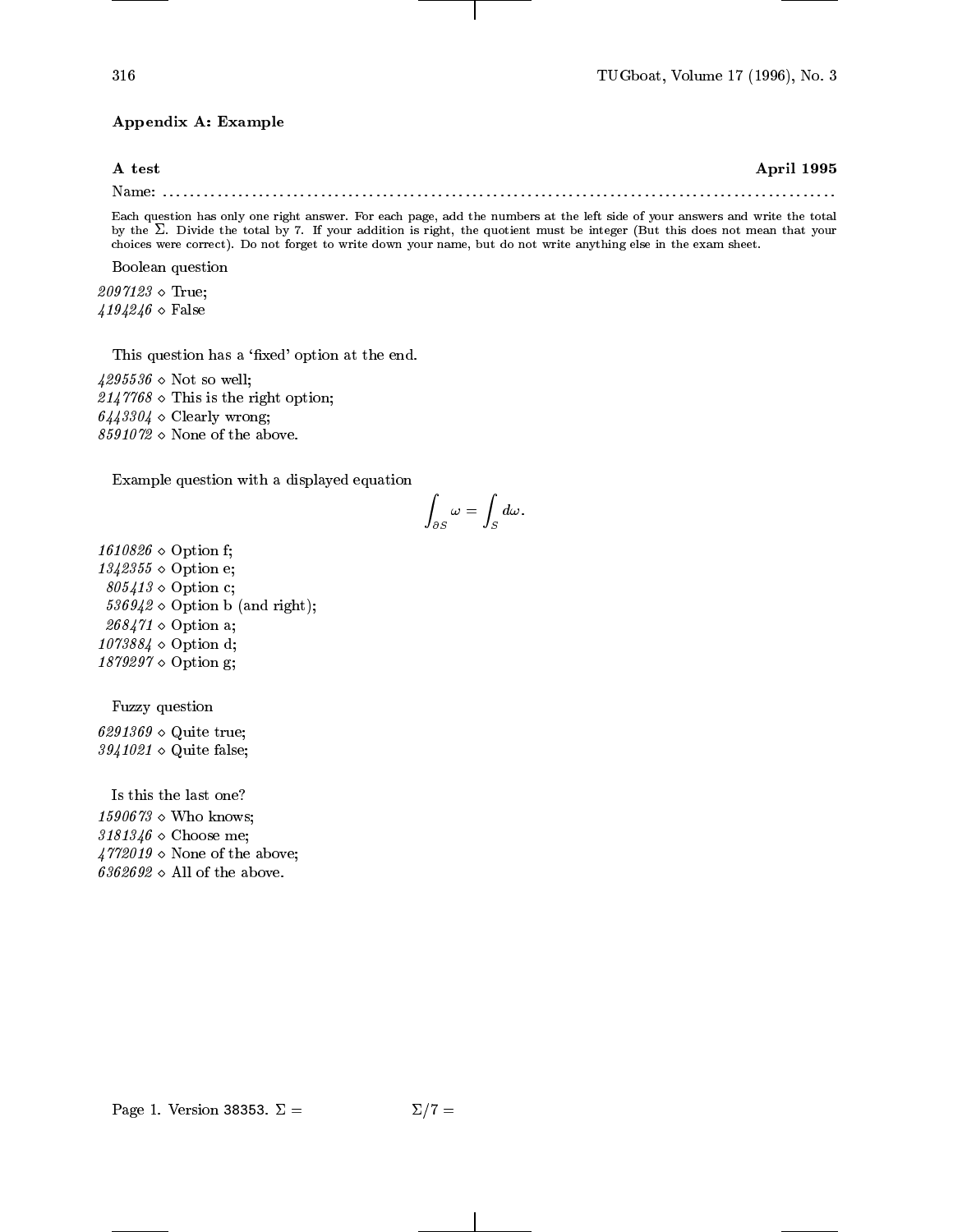```
Appendix B: File foo.tex
    \input knst.tex
    \date{April 1995}
    \title{A test}
    \verno=38353\SRset{162521}
    %%\plainversion
    \test{1234531}
    \qtn Example question with
    a displayed equation
    $$\int_{\partial S}\omega=
      \int_S d\omega.$$
     \anw Option a;
     \Anw Option b (and right);
     \anw Option c;
     \anw Option d;
     \anw Option e;
     \anw Option f;
     \anw Option g;
    \endqtn
    \qtn This question has
    a `fixed' option at the end.
     \Anw This is the right option;
     \anw Not so well;
     \anw Clearly wrong;
     \fix\anw None of the above.
    \endqtn
    \qtn Boolean question
     \anw True;
     \Anw False
    \endqtn
    \qtn Fuzzy question
     \Anw Quite true;
     \anw Quite false;
    \endqtn
    \qtn Is this the last one?
     \anw Who knows;
     \anw Choose me;
     \fix\Anw None of the above;
     \anw All of the above.
    \endqtn
    %\stepversion{1243}
    \endtest
Appendix C: The macros
    %%% knapsack test macros.
```

```
\catcode`@=11
%% Shift Register
%% from H. van der Meer, TUB 15, 1
\newcount\@SR
\def\@SRconst{2097152}
\def\SRset#1{\global\@SR#1\relax}%
\def\@SRadvance{\bgroup
\ifnum\@SR<\@SRconst\relax
```
 $\Q$ A=0 \else\@A=1\fi \ifodd\@SR \advance\@A by1 \fi \global\divide\@SR by2 \ifodd\@A \global\advance\@SR\@SRconst\relax\fi \egroup} %% Arithmetic  $\n\neq$  $\overline{\phantom{A}}$  . The countries of the countries of the countries of the countries of the countries of the countries of the countries of the countries of the countries of the countries of the countries of the countries of the \newcount\@B \newcount\@C \newcount\@x \@x=0\relax \newcount\@y \@y=0\relax \newcount\@w \newcount\key \newcount\df \df=1\relax \def\qtnno{\the\@x\relax} \def\inc@#1{\advance#1 by1\relax} \def\mod@A#1{\@B=\@A \divide\@B by#1 \multiply\@B by#1 \advance\@A by-\@B\relax} \def\gcd#1#2{{\@A=#1 \@C=#2 \loop\mod@A\@C \ifnum\@A>0 \@B=\@C \@C=\@A \@A=\@B \repeat \ifnum\@C=1\else \errmessage{Invalid stepper/version number "#1"}\fi}} \def\adv@w{{\inc@\@y \global\multiply\@w by \@y}} \def\labelno{{\@A=\@B \mod@A\key\multiply\@A by\df \the\@A}} %% Boxing and unboxing \newtoks\pfootline \newtoks\pheadline \newbox\lqtn@bx \newbox\lanw@bx \newbox\canw@bx \newbox\cqtn@bx \def\new@page{\unvbox\lqtn@bx \vfill\penalty-10000 \global\@w=\verno \adv@w} \def\append@bx#1#2{% \setbox#1=\vbox{\unvbox#1 #2}} \def\prepend@bx#1#2{% \setbox#1=\vbox{#2\unvbox#1}} \def\add@anw{\@SRadvance \iffix@anw \global\append@bx{\lanw@bx}{\theanw}% \else \ifodd\@SR \global\prepend@bx{\lanw@bx}{\theanw}% \else \global\append@bx{\lanw@bx}{\theanw}%  $\i\{f\}$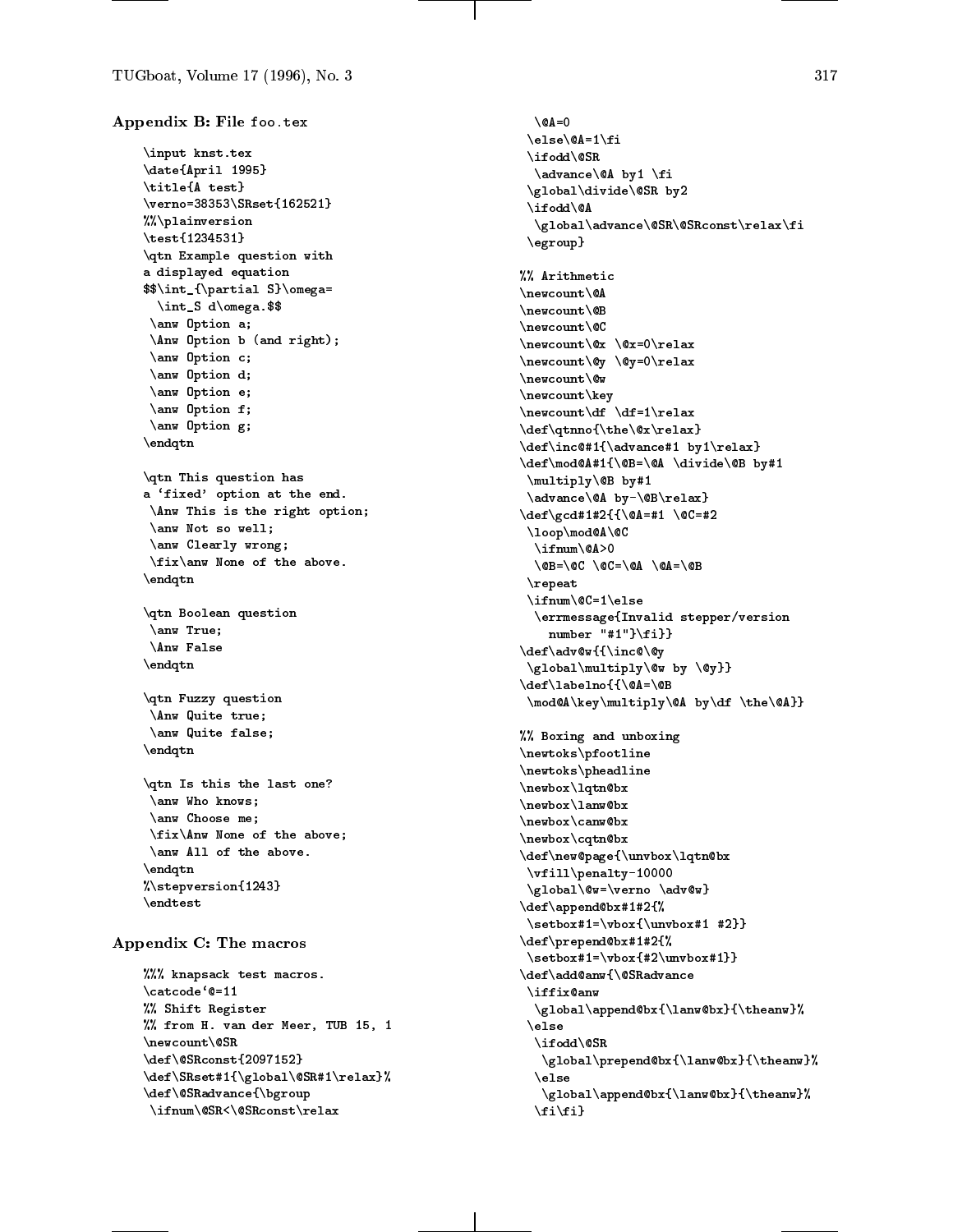\def\add@qtn{\@SRadvance \iffix@qtn \global \append@bx{\lqtn@bx}{\unvbox \cqtn@bx}% \else \ifodd\@SR \global \prepend@bx{\lqtn@bx}{\unvbox \cqtn@bx}%  $\ell$  $\blacksquare$ \global \append@bx{\lqtn@bx}{\unvbox \cqtn@bx}%  $\binom{f_i}{f_i}$ \def\fix{\global\fix@anwtrue\relax} \def\fixqtn{\global\fix@qtntrue\relax} \def\qtn{\global\inc@\@x  $\qquad \qquad \setminus @y=0 \quad \setminus @B=0$ \ifplain\else \ifnum\@x>\botqtn \new@page\@next\fi\fi \rightanw=0 \global\fix@anwfalse \setbox\cqtn@bx=\vbox\bgroup \noindent\qtn@pr} \def\endqtn{\egroup\add@anw \ifplain\ifnum\rightanw=0 \immediate\write16{There is no option marked in question \the\@x}\fi\fi \setbox\cqtn@bx=\vbox{\box\cqtn@bx \preanwskip\box\lanw@bx \qtnskip}% \adv@w\wr@anw \ifplain \ifnum\@w>\key \message{\*}\new@page\fi \else {\@A=\@w \mod@A\key \global\@w=\@A}\fi \mark{\noexpand \themark{\the\@x}{\the\@w}} \message{.}\add@qtn} \def\Anw{\ifnum\rightanw>0 \errmessage{There are several options marked in question \the\@x}\fi \global\rightanw=\@y \global\inc@\rightanw \anw} \def\anw{\egroup \ifnum\@y=0\else \add@anw\fi \advance\@B by\@w\relax\inc@\@y \setbox\canw@bx=\vtop\bgroup \relax\noindent} \newif\ifplain \plainfalse \newcount\verno \verno=0

```
\newcount\rightanw
\newif\iffix@anw
\newif\iffix@qtn
\fix@qtnfalse
\let\read@line=\relax
\let\@read=\relax
\def\theanw{\hbox{\vrule
height10pt width\z@\relax
 \anwprompt\ \box\canw@bx\hfill}}
\newcount\verno
\newwrite\anwfile
\newwrite\auxfile
\newdimen\labelw
\def\test#1{\key=#1
 \setbox3=\hbox{\multiply\key by\df
  \the\key}%
 \labelw=\wd3\relax
 \ifnum\verno<1\relax
  \immediate
  \blacksquare . The contract of the contract of the contract of the contract of the contract of the contract of the contract of the contract of the contract of the contract of the contract of the contract of the contract of the 
   \openin\auxfile=\jobname.aux\relax
  \read\auxfile to\@read \@read
  \immediate\closein\auxfile\relax\fi
 \gcd{\the\verno}{\the\key}
 \@SRadvance
 \global\@w=\verno
 \header
 \setbox\lqtn@bx=\vbox{}
 \ifplain
  \message{Plain version}\SRset{0}%
  \gtrsimglobal\&=1\else
  \message{Version \the\verno}
  \immediate
   \openin\anwfile=\jobname.ans\relax
 \fi\@next}
\def\endtest{%
 \ifplain
  \write\anwfile{\string
   \Key\space\the\key\space
   \the\df\space}%
  \closeout\anwfile
 \else
 \blacksquare\closein\anwfile\fi
 \unvbox\lqtn@bx\vfill\supereject\end}
\def\stepversion#1{\gcd{#1}{\the\key}%
 \immediate
  \openout\auxfile=\jobname.aux\relax
 {\ifnum\@SR=0
   \@SR=\@SRconst
   \divide\@SR by3 \fi
  \@SRadvance
  \@A=\verno
  \multiply\@A by#1\relax
  \mod@A\key\relax
  \immediate\write\auxfile{\string
   \verno=\the\@A\space
   \string\SRset{\the\@SR}}}%
 \immediate\closeout\auxfile}
\def\plainversion{\plaintrue\verno=1
```